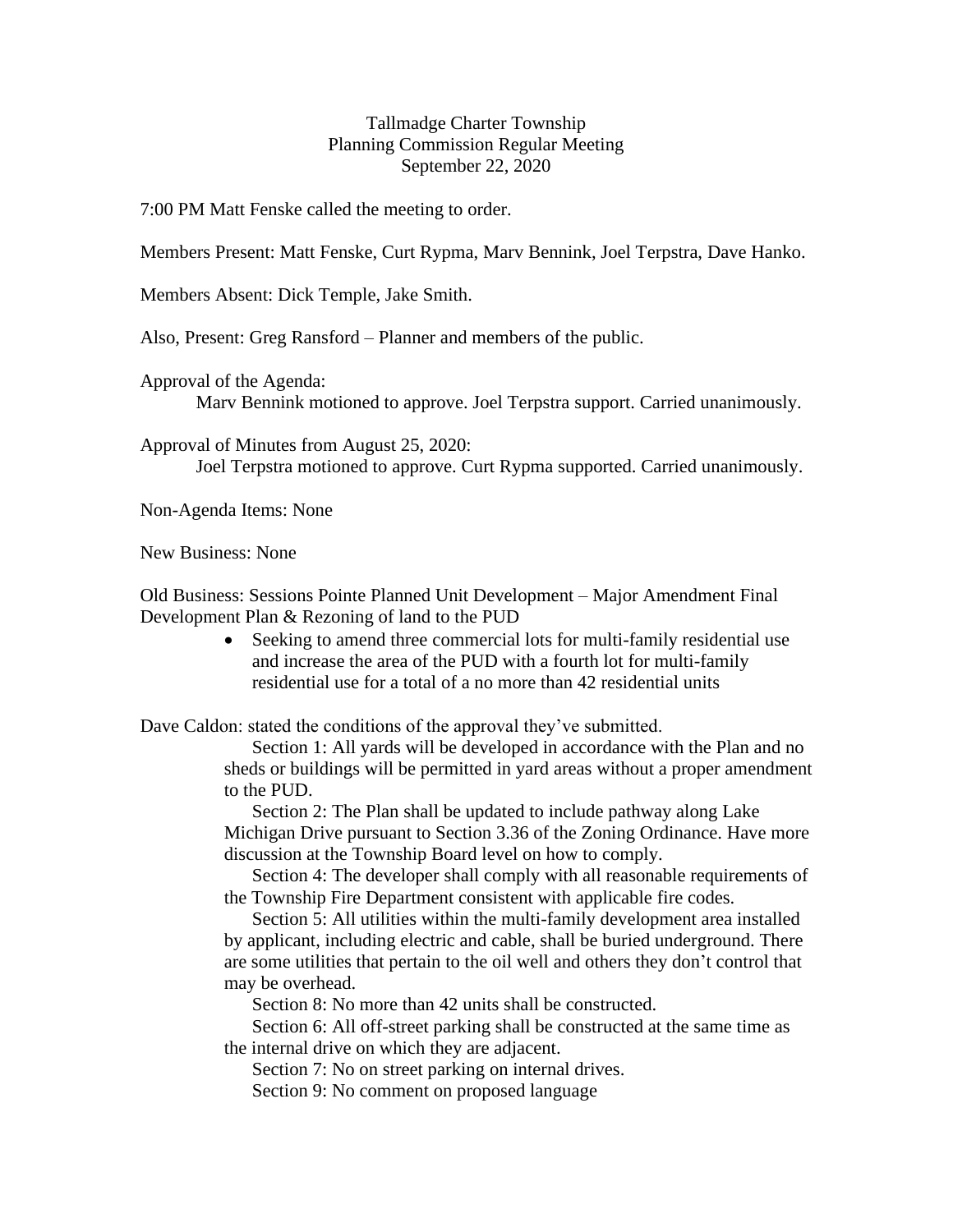Section 10: Each townhouse unit shall be used exclusively for residential occupancy, and no unit shall be used for any purpose other than that of a single-family residence or purposes incidental to single-family residential use. For this purpose, "single-family" means one person or a group of tow (2) or more persons who live together as a single housekeeping unit having a demonstrable and recognizable permanent bond characteristic of a cohesive group of people, expressly not including any group of people such as a fraternity, sorority, club, college students, or other individuals where a common living arrangement is temporary. The Association shall maintain a list of the permitted occupants of each unit for purposes of verification of compliance.

a. Concern from neighbors that this will turn into a frat house. Not what we want. We can't say that properties will never be rental but, singleresidential family use only is appropriate.

Section 11: No existing wetland shall be disturbed without the issuance of applicable permits by the Michigan Department of Environment, Great Lakes and Energy (EGLE) or its successor.

Jason Vanderkode: stated issues of dumpsters, for this project, we came up with 4 dumpster locations for an 8'x10' enclosures. After reviewing we feel that would be undesireable, that roll-outs would make it feel less like an apartment. Would make a stipulation in the by-laws that everyone use the same trash hauler. Strong preference is roll-out carts, will do dumpsters if needed.

Joel Terpstra: stated one common carrier is a great solution. Asked if they will add this cost into their home owner's association so that it's policed. And the Planning Commission should state that trash cans have to be put back in garage to keep them from being left out.

Ben Nash: agreed to condition.

Curt Rypma: asked in section 10 where did the definition for single-family come from?

Dave Caldon: stated they can't restrict unmarried, blood relative families from living together. Single-Family is a permanent bond of people that are living together.

Curt Rypma: asked if three students from Grand Valley wanted to rent, you would say no?

Dave Caldon: stated correct. Would be enforced by the Township and the Association.

Thomas Forshee: stated with Dickensen Wright – would consist with how the courts uphold the definition of family. Enforcement would be complaint driven.